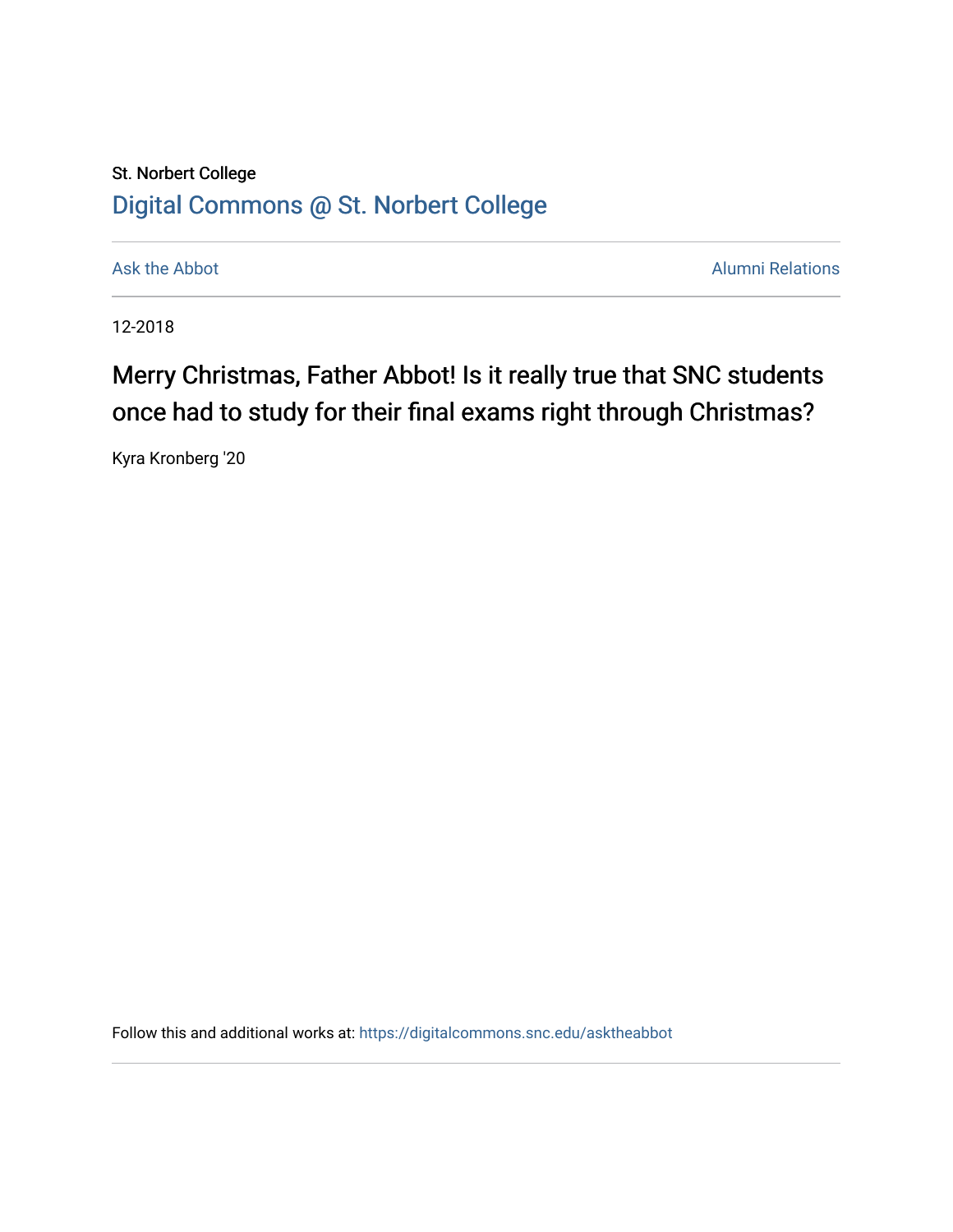

[Academics](https://www.snc.edu/academics) [Admission](https://www.snc.edu/admission) [Campus Life](https://www.snc.edu/campuslife) [Living Norbertine](https://www.snc.edu/livingnorbertine) [Athletics](https://www.snc.edu/athletics) [About](https://www.snc.edu/about)

Q

Giving

to SNC

 $\geq$  [Alumni](https://www.snc.edu/alumni/)  $\geq$  [Ask the Abbot](https://www.snc.edu/alumni/abbot/)  $\geq$  December 2018 合

## [Alumni](https://www.snc.edu/alumni/index.html)

[Events & Reunions](https://www.snc.edu/alumni/event/index.html) [Behind the Arch](https://www.snc.edu/alumni/event/behindthearch/) [Benefits and Services](https://www.snc.edu/alumni/benefits.html) [Get Involved](https://www.snc.edu/alumni/getinvolved.html) [Give to SNC](http://giving.snc.edu/) [Alumni Awards](https://www.snc.edu/alumni/awards/index.html) [Knight Lights](https://www.snc.edu/alumni/knightlights/index.html) [Alumni-Owned](https://www.snc.edu/alumni/directory/index.html) [Businesses Network](https://www.snc.edu/alumni/directory/index.html) [Alumni Board](https://www.snc.edu/alumni/alumniboard.html) [Student Alumni](https://www.snc.edu/alumni/saa.html) [Ambassadors](https://www.snc.edu/alumni/saa.html)

[Staff](https://www.snc.edu/alumni/contactus.html)

# December 2018 Question:

Merry Christmas, Father Abbot! Is it really true that SNC students once had to study for their final exams right through Christmas?

Kyra Kronberg '20

#### Answer:

My dearest Kyra,

Oh, I remember when our beloved college made a temporary transition in its scheduling that resulted in this sad state of affairs. I remember, too, what a stir it caused!

It was in 1963 that the college dropped its traditional semester plan in favor of a three-term system, and this new system would stay in place for the ensuing six years. An unlooked-for and unpopular outcome, given that the middle trimester bridged the Christmas break, was that our students would leave for the festivities with their work unfinished.

For the duly conscientious, the examinations still in prospect would hang over their head even as they should have been enjoying the holiness of the season and the loving company of their families. Those, on the other hand, who rightly threw themselves wholeheartedly into the season of giving and plentiful sharing would return to the examination hall fatigued by elaborate holiday meals and festive excitement. (I must confess, I myself would experience something of the same condition after the hectic pace of the season!) Some, indeed, would also find themselves facing the consequences of



### Ask the Abbot

As the founder of St. Norbert College, and having a prime seat in the center of campus throughout the years, I, Abbot Bernard Pennings, hold the answers to many of your burning questions about the college.

[Submit Your Question](https://www.snc.edu/alumni/abbot/index.html)